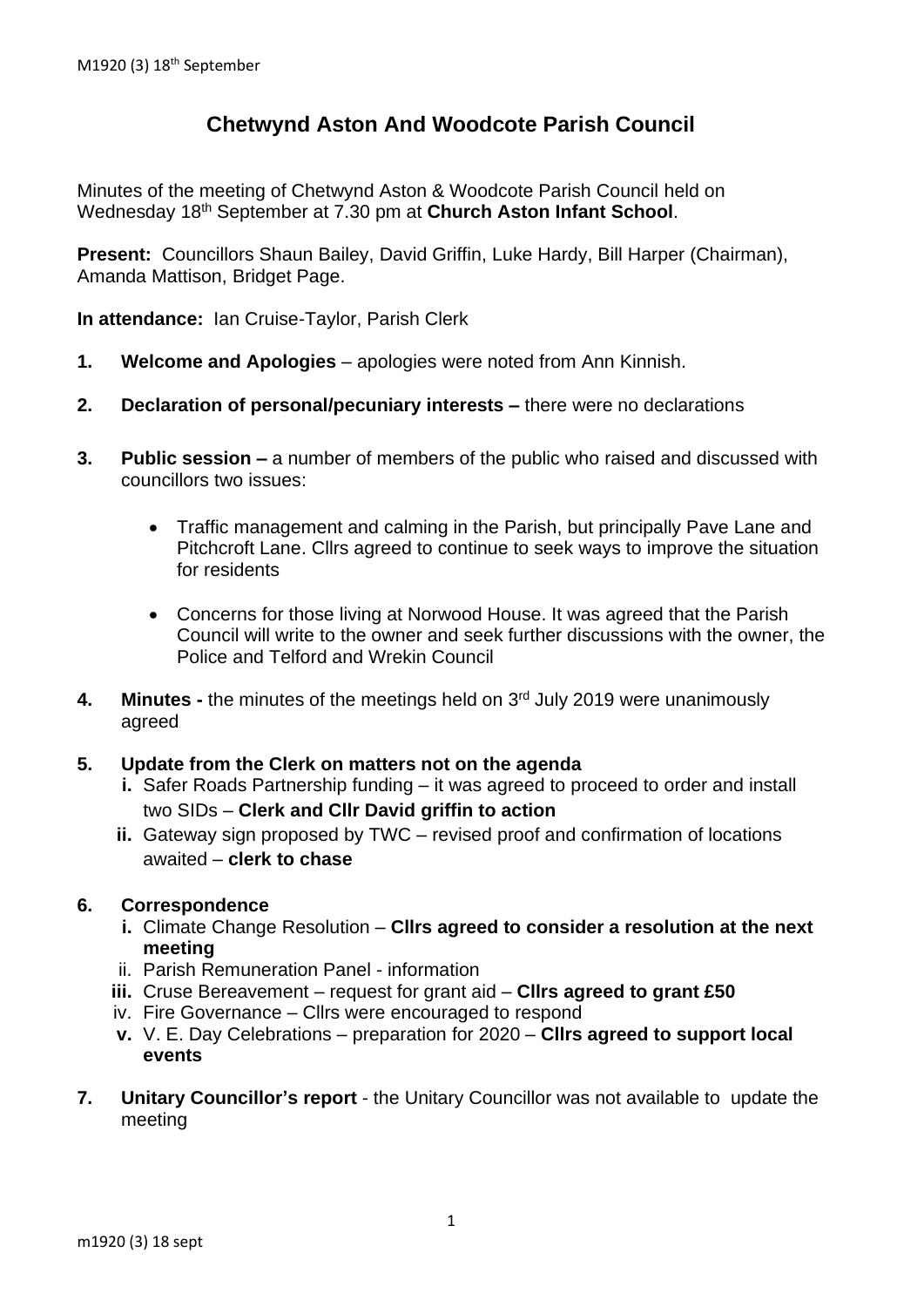**8. Parish Councillors' report on meetings attended** –Councillor Bridget Page reported on a SALC meeting where plans to integrate adult social care were discussed, and Village Hall meetings and invited the council to contribute to the VH's improvement costs.

Cllr David Griffin reported on a NRP meeting at which reference was made to a bid for funds from the governments high street heritage action zone to improve the canal basin area plus the Central Square area by the market hall. The bid was not successful.

- **9. Highways and environment** Councillors to raised the issue of the need to clear the footpath to the Sheep Island – **Clerk to action**
- **10. Planning –** Cllrs agreed to ask the Planning Officer to come to a Parish meting to discuss forthcoming developments **– Clerk to Action**

## **10.1 Planning applications**

none

## **Decisions – for information:**

- I. TWC/2018/0568 Land South of A518/West of A41, Newport, Shropshire **Granted**
- II. TWC/2019/0525 Littlehales Manor Farm, Littlehales Road, Chetwynd Aston, Newport, Shropshire, TF10 9AN **Granted**

## **11. Financial**

- **i. Reconciliation** the Bank account stood at £13, 182.72 at 31<sup>st</sup> August 2019
- ii. **Payments –** Cllrs unanimously approved the payments

| Payee                       |       | cheque    | total |          | Law                        |
|-----------------------------|-------|-----------|-------|----------|----------------------------|
| payroll charge              |       | <b>OL</b> | £     |          | 38.70 LGA 1972 s112 (2)    |
| Clerk salary July           |       | <b>OL</b> |       |          | £ 156.00 LGA 1972 s112 (2) |
| Giftcard                    |       | <b>OL</b> | £     |          | 50.00 LGA 21972 s111       |
| Clerk salary Aug            |       | <b>OL</b> |       |          | £ 156.00 LGA 1972 s112 (2) |
| Shropshire Council training |       | <b>OL</b> | £     |          | 54.00 LGA 21972 s111       |
| <b>TWC</b> elections        |       | <b>OL</b> |       |          | £ 280.00 RPA 1983 s36(5)   |
| <b>ICO Data protection</b>  |       | <b>OL</b> | £     |          | 40.00 LGA 21972 s111       |
|                             | Total |           |       | £ 774.70 |                            |

- **12. Code of Conduct for Parish Councillors – Clerk to recirculate revised code for signing at next meeting**
- **13. Financial Regulations** national update **Clerk to review and produce revised local FR for consideration if needed**